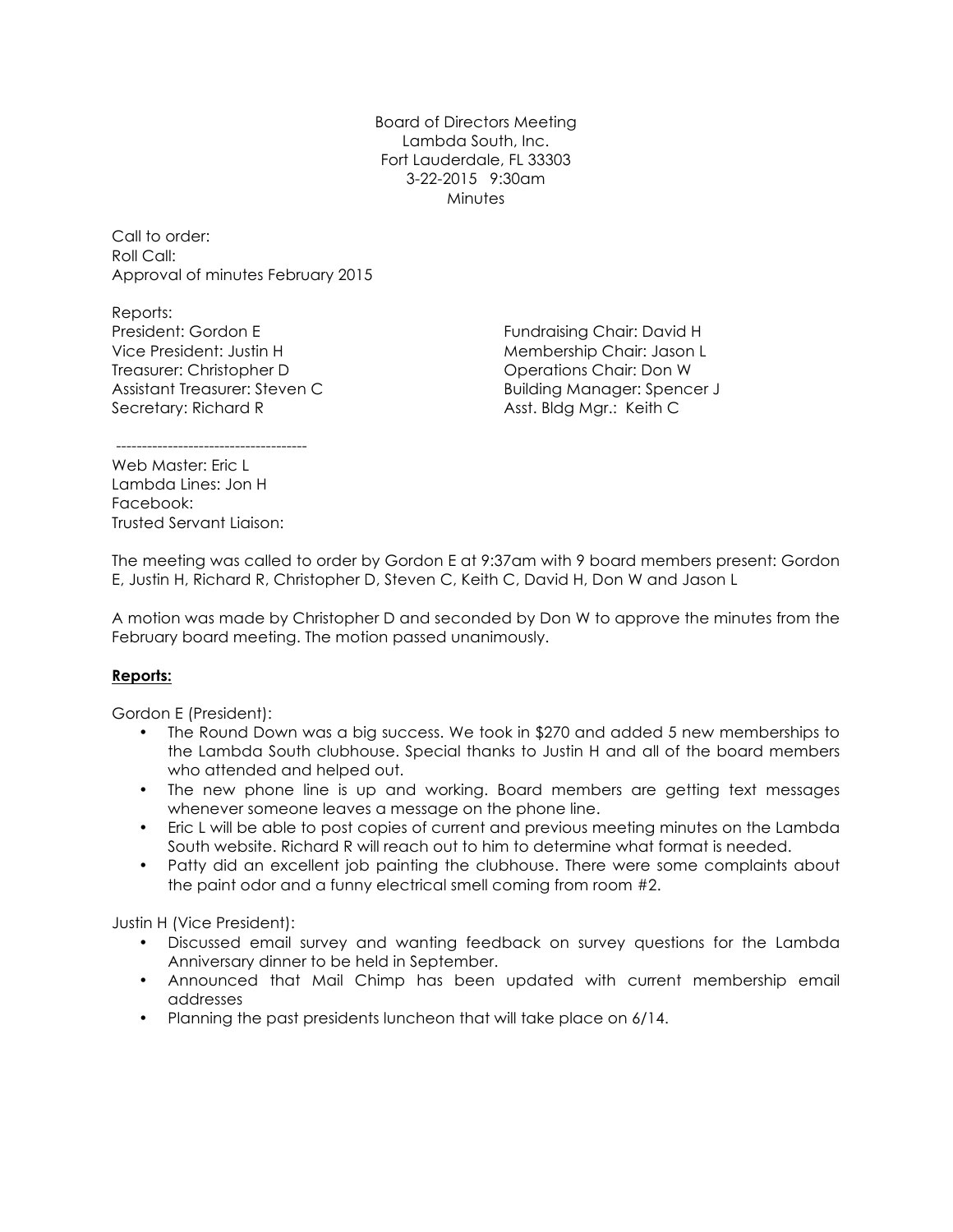Christopher D (Treasurer):

- Christopher reported the following balances in his treasurer's report:
	- o Checking (Operating Account): \$25,399 as of 3/5/2015
	- o Reserves (Reserve Account): \$10,181 as of 2/27/2015
	- o Total cash on hand: \$35,580 (on par with last year)
- Results included only February tee shirt sales.
- Gordon E made a motion to accept the treasurer's report, which was seconded by Richard R. The motion passed unanimously.

Steve C (Assistant Treasurer):

- Reviewed AR balances and aging report for March
- AA Back to Basics meeting (Tuesday 7pm) has disbanded. Need to follow-up with their treasurer, Gaudy C, to collect any past due rent.

Richard R (Secretary):

- Final changes for posters and postcards have been made and new proofs will be ordered.
- Going with different color for the postcards so they are not confused with the old ones
- Once all changes are approved, will order 500 postcards and 2 posters to be billed directly to Lambda South.

David H (Fundraising):

- Drag Bingo date finalized for Saturday, 4/18
- Working on prizes for Bingo Home Depot gift cards, tablet
- Confirmed that Puddin Cuomo will host with a possible assistant (Johnny B). Richard R will reach out to Jim A to confirm all details and Puddin's participation.
- 8:30pm start for bingo (arrive 8pm)
- \$15 per bingo book if you are a member; \$20 per bingo book if you are not; \$5 for an additional book.
- Gordon E with work with David H to set up posters to market the event. Will also mail chip and announcement out to the general membership.
- Justin H said that Kenny B is offering up items for a silent auction that can take place in addition to the anniversary diner. David H will follow-up on this.
- Group discussed finer points of the anniversary dinner such as pricing and inclusivity.

Jason L (Membership):

- Signed up 5 new members during the Round Down
- Membership dues are up \$400 vs. the same period last year
- Please do not use squares to process memberships or renewals since we need to collect other information such as member's email addresses
- Creating an article for Lambda Lines to discuss how Wild Apricot works

Don W (Operations):

- Now that we completed the painting, we need to address cleaning the clubhouse floors.
- Will reach out to Stanley Steamer (w/Spencer J) to get a quote for the floors

Spencer J (Building Manager):

- Report given by Justin H in Spencer's absence
- A/C is finally working normally
- Alley does not belong to Lambda South per Broward Assessor's office (Micahel K)
- There is an outstanding bill and approval is needed to past A/C repairs. Spencer J will need to make a motion to approve funding.